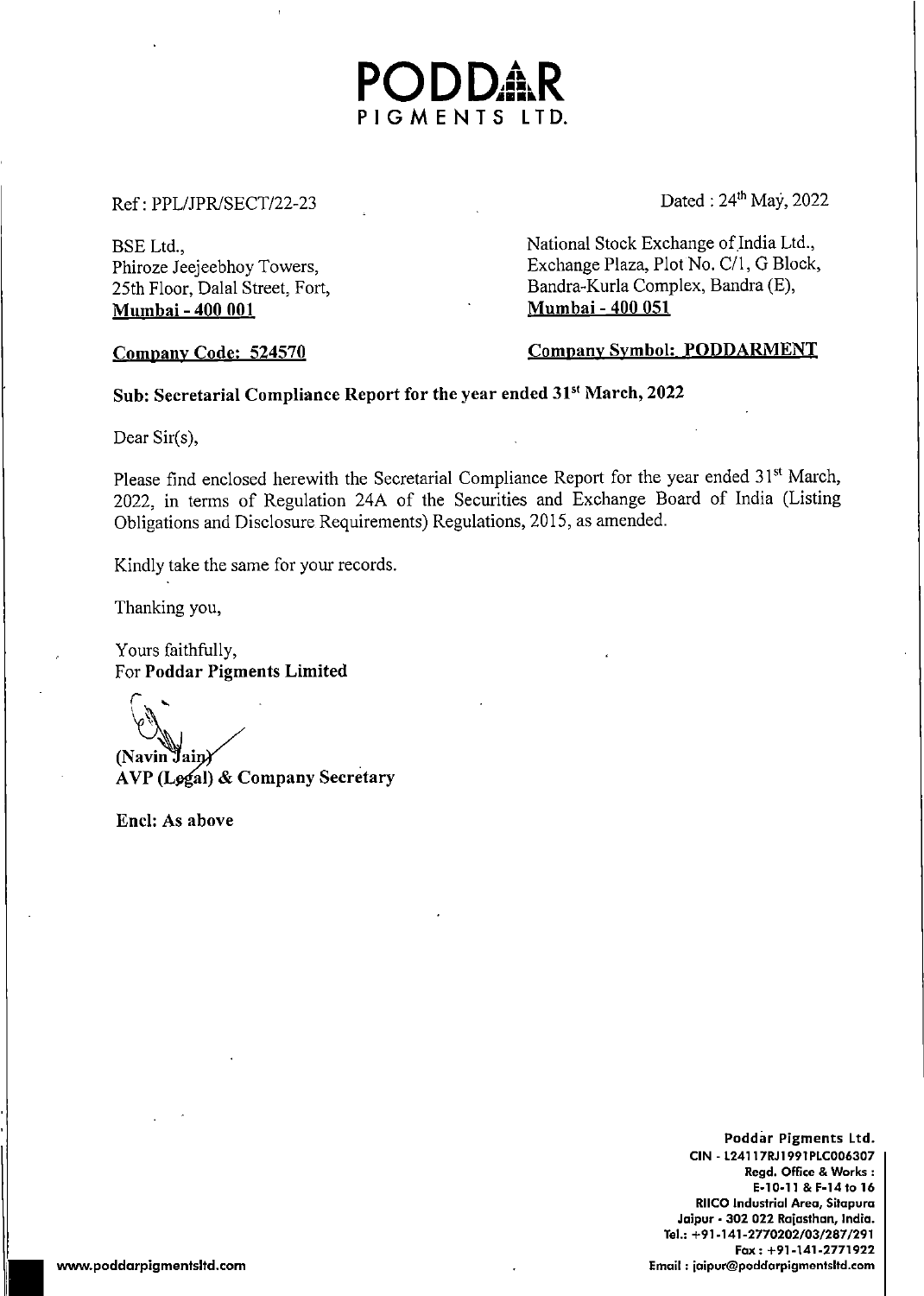## **PODDAR PIGMENTS LIMITED E-10-11, F-14-16, RIICO INDUSTRIAL AREA SITAPURA, JAIPUR-302022**

## **SECRETARIAL COMPLIANCE AUDIT REPORT**

### **FOR THE YEAR ENDED**

**31ST MARCH, 2022**

**BABU LAL PATNI COMPANY SECRETARY 51, NALINI SETT ROAD 5 TH FLOOR, ROOM NO-19 KOLKATA-700007**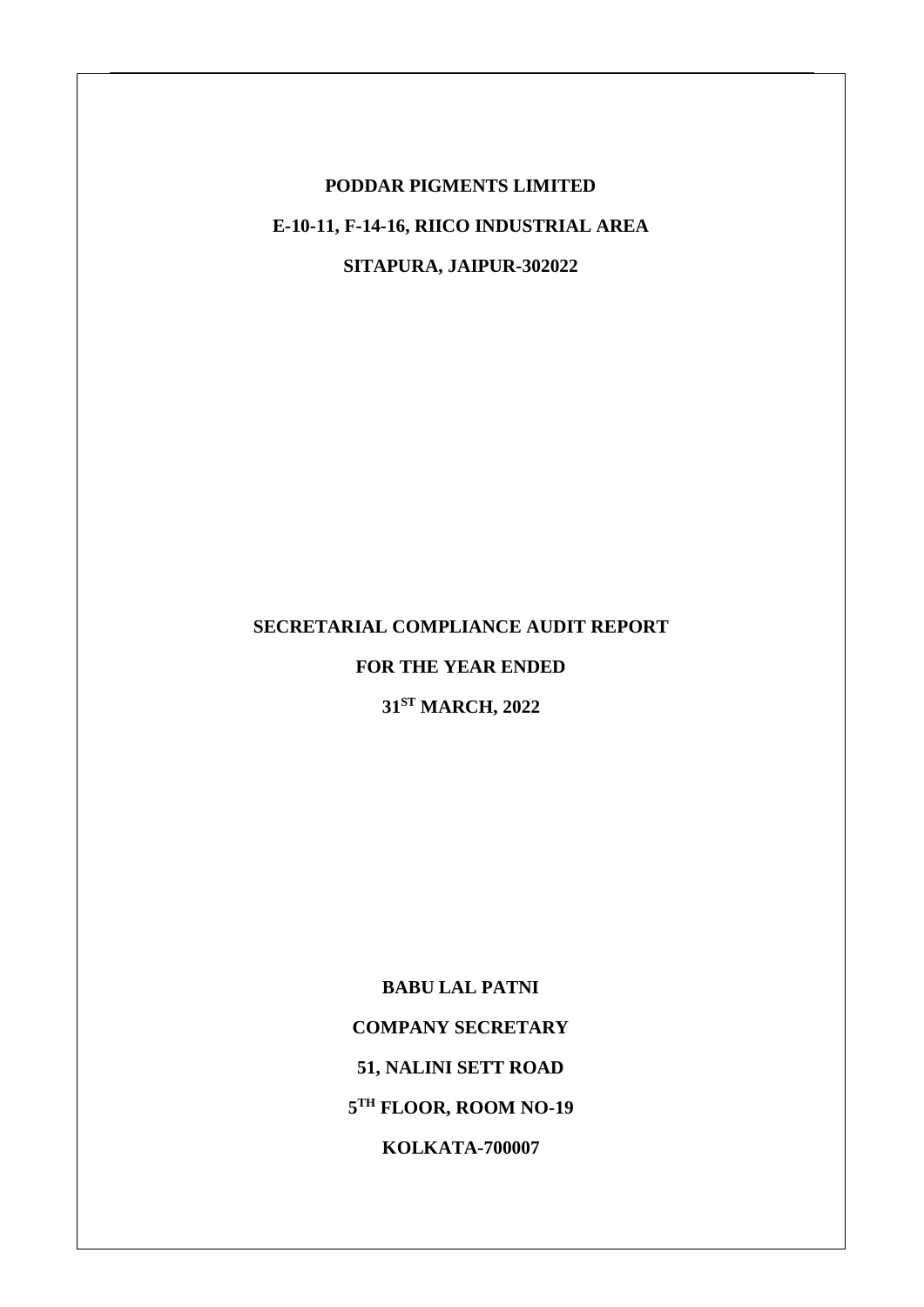# **COMPANY SECRETARY 5**

**BABU LAL PATNI 51, NALINI SETT ROAD TH FLOOR, ROOM NO 19 KOLKATA – 700 007 TEL NO: 2259-7715/6 Email Id:patnibl@yahoo.com**

Secretarial Compliance Report of M/s. Poddar Pigments Limited For The Year Ended 31st March, 2022..

I Babu Lal Patni have examined:

- (a) All the documents and records made available to me and explanation provided to me by Poddar Pigments Limited ("the listed entity"),
- (b) The filings / submissions made by the listed entity to the stock exchanges,
- (c) Website of the listed entity,
- (d) Any other document / filing, as may be relevant, which has been relied upon to make this certification,

For the year ended  $31<sup>st</sup>$  March, 2022 in respect of compliance with the provisions of:

- (a) The Securities and Exchange Board of India Act, 1992 ("SEBI Act") and the Regulations, circulars, guidelines issued thereunder; and
- (b) The Securities Contracts (Regulation) Act, 1956 ("SCRA"), rules made thereunder and the Regulations, circulars, guidelines issued thereunder by the Securities and Exchange Board of India ("SEBI");
- (c) The Depositories Act, 1996 and the Regulations and Bye-laws framed there under;

The Specific Regulations, whose provisions and the circulars / guidelines issues thereunder, have been examined, include:-

- a) The Securities and Exchange Board of India (Substantial Acquisition of Shares and Takeovers) Regulations, 2011;
- b) The Securities and Exchange Board of India (Prohibition of Insider Trading) Regulations, 2015;
- c) \*The Securities and Exchange Board of India (Issue of Capital and Disclosure Requirements) Regulations, 2018;
- d) \* The Securities and Exchange Board of India (Share Based Employee Benefits) Regulations,  $2014$  (up to  $12<sup>th</sup>$  August 2021) and The Securities and Exchange Board of India (Share Based Employee Benefits and Sweat Equity) Regulations, 2021( with effect from  $13<sup>th</sup>$  August 2021);
- e) \*The Securities and Exchange Board of India (Issue and Listing of Debt Securities) Regulations, 2008;
- f) The Securities and Exchange Board of India (Registrars to an Issue and Share Transfer Agents) Regulations, 1993 regarding the Companies Act and dealing with clients;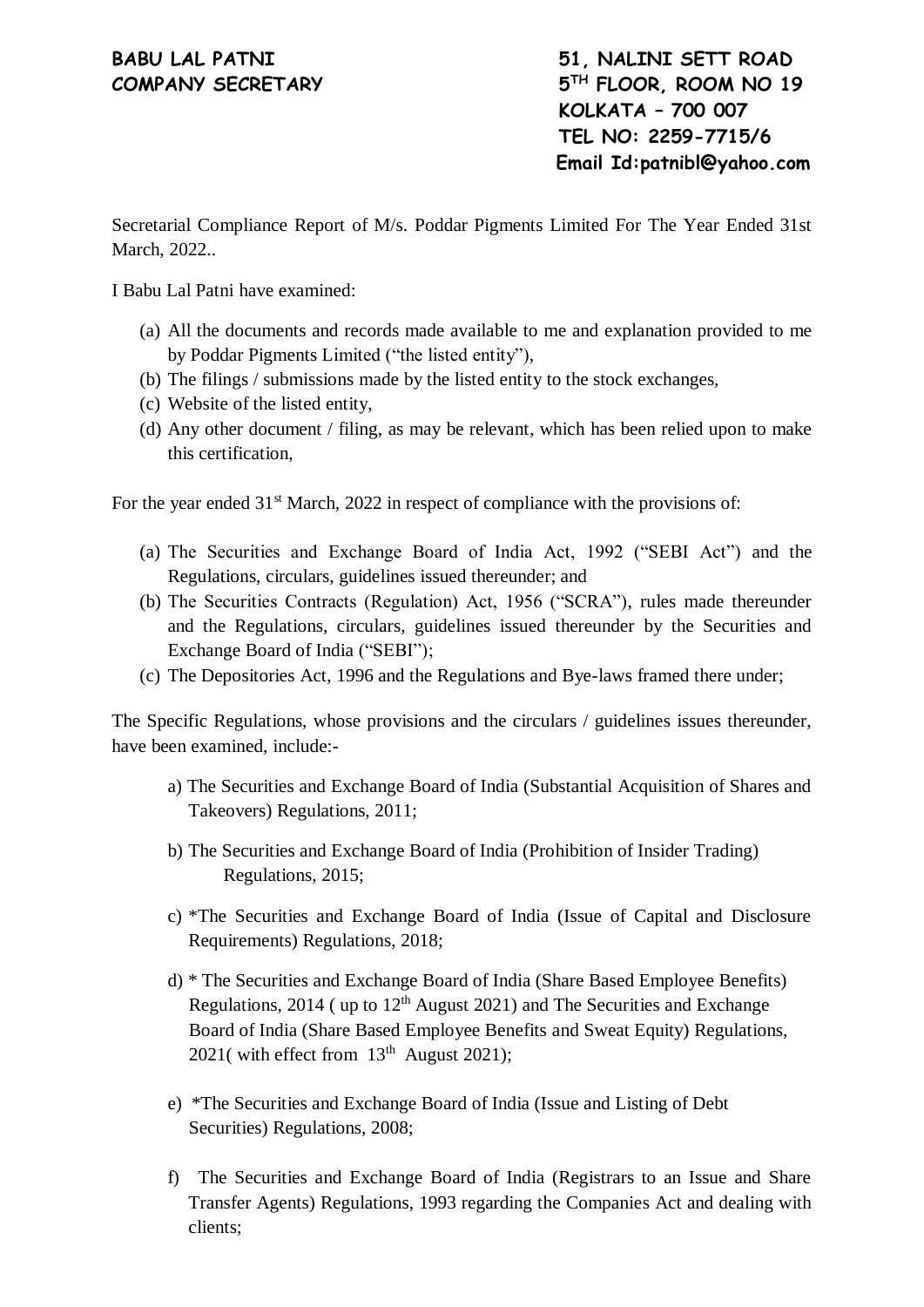- g) \*The Securities and Exchange Board of India (Buyback of Securities) Regulations, 2018; and
- h) \*The Securities and Exchange Board of India (Issue and Listing of Non-Convertible Securities) Regulations, 2021 (with effect from 16<sup>th</sup> August 2021).
- i) The Securities and Exchange Board of India (Listing Obligations and Disclosure Requirements) Regulations, 2015.
- \* No event took place under these regulations during the audit period.

and circulars/guidelines issued thereunder; and based on the above examination, I hereby report that, during the Review Period:

**(a)** The listed entity has complied with the provisions of the above Regulations, and circulars/guidelines issues thereunder, except in respect of matters specified below: **NIL**

| Sr. No. | <b>Compliance Requirement</b><br>(Regulations / circulars /<br>guidelines including specific<br>clause) | <b>Deviations</b> | <b>Observation</b> /<br><b>Remarks of the</b><br><b>Practising</b><br>Company<br><b>Secretary</b> |
|---------|---------------------------------------------------------------------------------------------------------|-------------------|---------------------------------------------------------------------------------------------------|
|         |                                                                                                         |                   |                                                                                                   |
|         |                                                                                                         |                   |                                                                                                   |

- (b) The listed entity has maintained proper records under the provisions of the above Regulations and circulars / guidelines issued thereunder in so far as it appears from my examination of those records.
- (c) The following are the details of actions taken against the listed entity/ its promoters/ directors/ material subsidiaries either by SEBI or by Stock Exchanges (including under the Standard Operating Procedures issued by SEBI through various circulars) under the aforesaid Acts/ Regulations and circulars/ guidelines issued thereunder: **NIL**

| Sr.<br>No. | <b>Action</b><br>taken by | <b>Details of</b><br>violation | <b>Details of action</b><br>taken e.g. fines,<br>warning letter,<br>debarment, etc | <b>Observations/</b><br>remarks of the<br><b>Practising</b><br>Company<br>Secretary, if any |
|------------|---------------------------|--------------------------------|------------------------------------------------------------------------------------|---------------------------------------------------------------------------------------------|
|            |                           |                                |                                                                                    |                                                                                             |
|            |                           |                                |                                                                                    |                                                                                             |